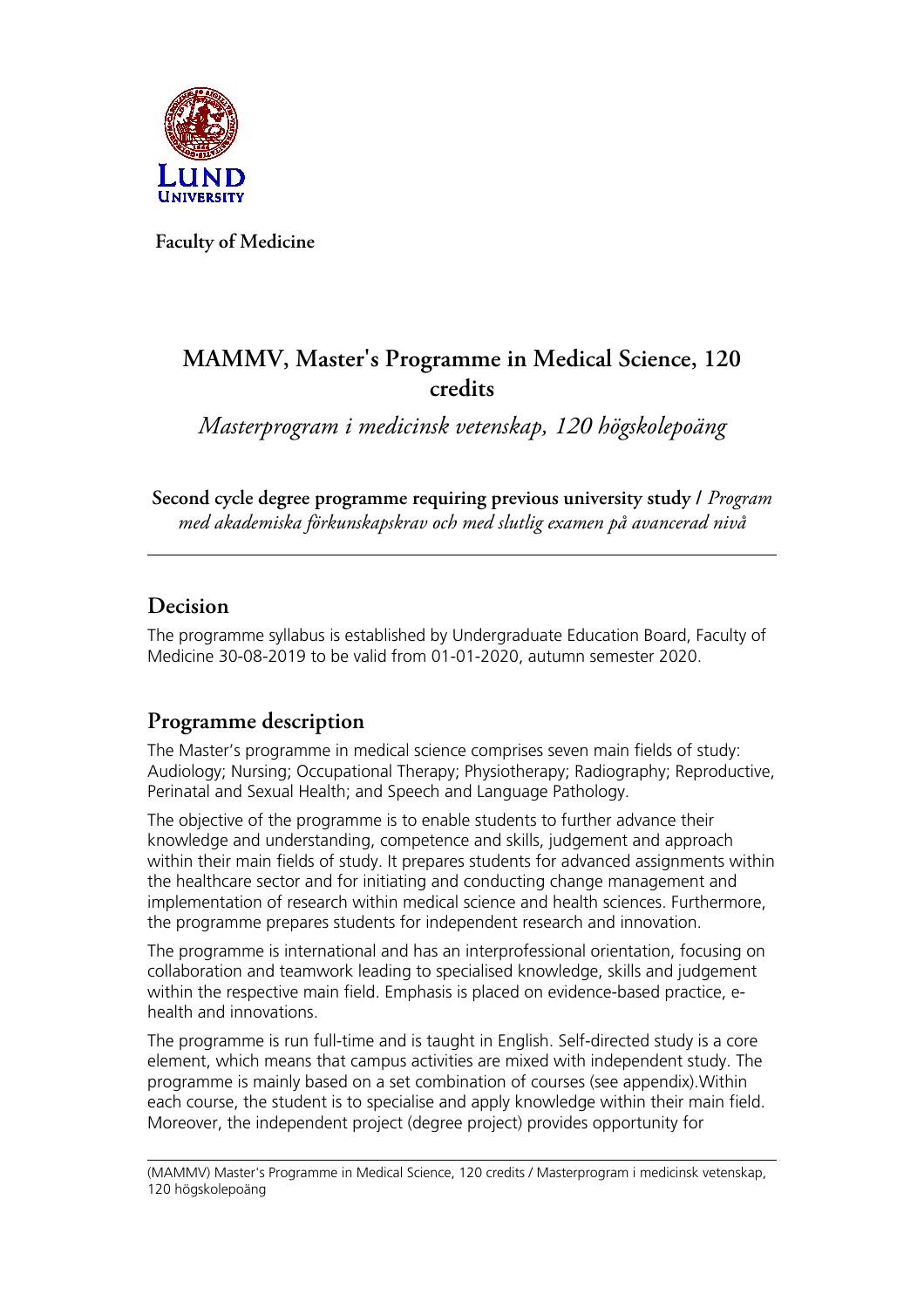# **Goals**

On completion of the programme, the student is to have attained the outcomes stated in the Higher Education Act and the Qualifications Ordinance of the Higher Education Ordinance (SFS 1993:100 with later amendments).

### **Knowledge and understanding**

For a Degree of Master (120 credits) the student shall

- demonstrate knowledge and understanding in the main field of study, including both broad knowledge of the field and a considerable degree of specialised knowledge in certain areas of the field as well as insight into current research and development work, and
- demonstrate specialised methodological knowledge in the main field of study.

### **Competence and skills**

For a Degree of Master (120 credits) the student shall

- demonstrate the ability to critically and systematically integrate knowledge and analyse, assess and deal with complex phenomena, issues and situations even with limited information,
- demonstrate the ability to identify and formulate issues critically, autonomously and creatively, as well as to plan and, using appropriate methods, undertake advanced tasks within predetermined time frames and so contribute to the formation of knowledge as well as the ability to evaluate this work,
- demonstrate the ability in speech and writing both, nationally and internationally, to clearly report and discuss his or her conclusions and the knowledge and arguments on which they are based in dialogue with different audiences, and
- demonstrate the skills required for participation in research and development work or autonomous employment in some other qualified capacity.

### **Judgement and approach**

For a Degree of Master (120 credits) the student shall

- demonstrate the ability to make assessments in the main field of study informed by relevant disciplinary, social and ethical issues and also to demonstrate awareness of ethical aspects of research and development work,
- demonstrate insight into the possibilities and limitations of research, its role in society and the responsibility of the individual for how it is used, and
- demonstrate the ability to identify the personal need for further knowledge and take responsibility for his or her ongoing learning.

### **Local outcomes**

On completion of the programme, the student shall

- demonstrate the ability to participate in interprofessional learning and collaboration,
- be able to plan, analyse and evaluate evidence-based practice and e-health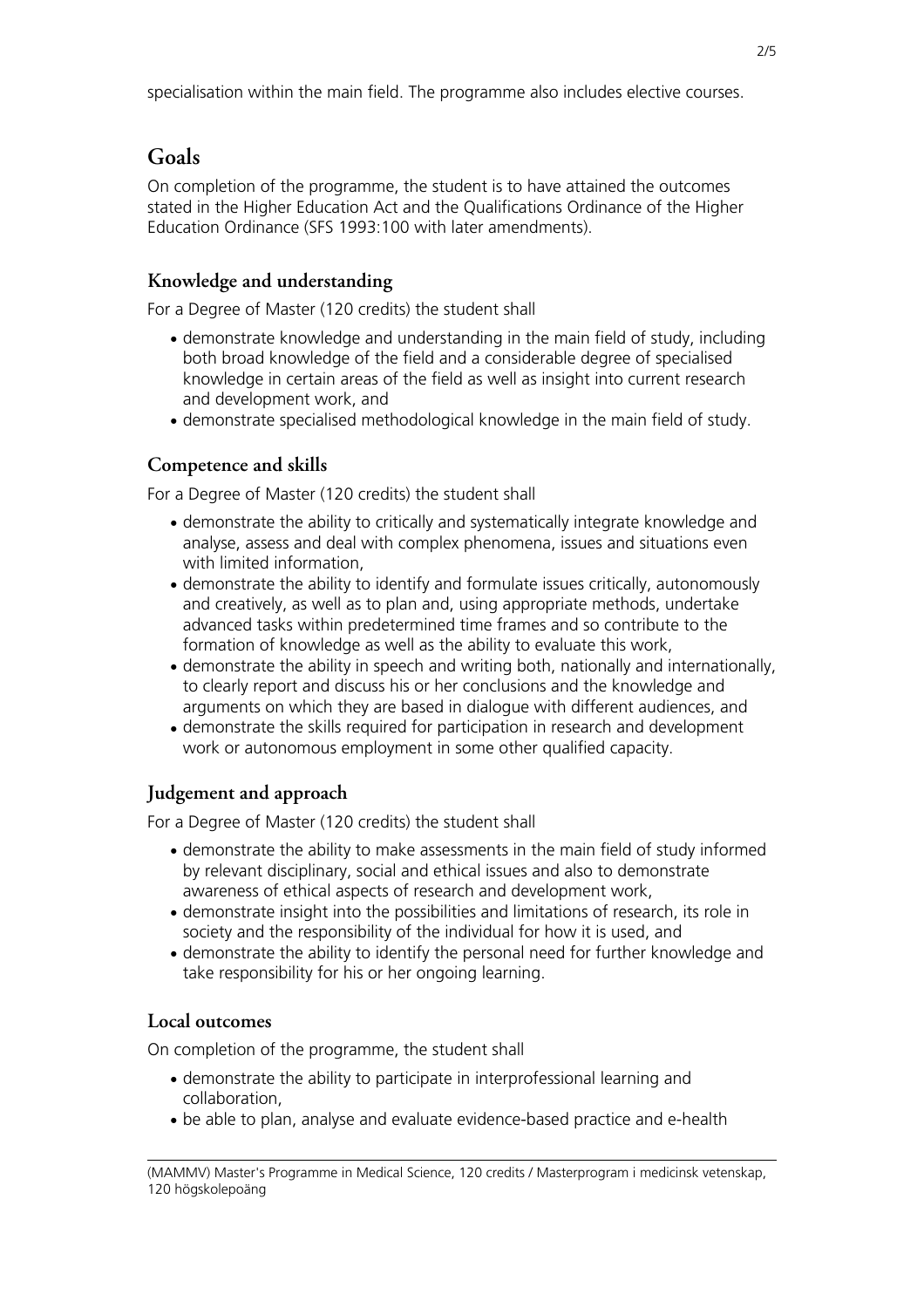interventions, and

• demonstrate the ability to contribute to the development of various kinds of innovations.

### **Course information**

#### **Semester 1**

*Medical science 7.5 credits.* The course includes an introduction to the theory of science, research design and research ethics. Among other focus areas are academic writing and academic integrity, diversity in research topics, the sustainable development goals and the role of research in society.

*Evidence-based practice I 7.5 credits.* The course deals with models and methods of planning, analysis and evaluation of evidence-based practice. Using a framework of models and methods of evidence-based practice, the students pursue specialised study in their respective main fields.

*Health and health promotion 7.5 credits.* The course comprises theories, definitions of concepts and perspectives on health. Furthermore, it includes models and methods of health promotion. Using these frameworks, the students pursue specialised study in their respective main fields.

*Qualitative research methodology 7.5 credits.* The course introduces the theoretical foundation of and different perspectives on qualitative research methodology. It comprises different methods to collect and analyse qualitative data and ethical perspectives on qualitative research methodology and study design.

#### **Semester 2**

*Biostatistics 7.5 credits.* The course serves as an introduction to biostatistics and its fundamental assumptions. Furthermore, the course introduces methods for the design of statistical investigations, data collection and analysis, and ethical perspectives on quantitative methods and study design.

*Assessment and evaluation 7.5 credits.* The course focuses on theories, models and methods for assessment and evaluation in medicine and health sciences. Using these frameworks, the students pursue specialised study in their respective main fields. The course includes specialisation in research design and qualitative and quantitative methodology, and application of different theories and definitions.

*E-health and digital solutions 7.5 credits.* The course focuses on the concept of ehealth and theories and models for the development and implementation of digital solutions to support participation. The students will apply these models and theories to their respective main fields.

*Elective course 7.5 credits.*

#### **Semester 3**

*Evidence-based practice II 7.5 credits.* The course enables the students to specialise the knowledge and skills acquired on the course Evidence-based practice I, focusing especially on evaluation and implementation.

*Complex interventions 7.5 credits.* The course focuses on the model of complex

(MAMMV) Master's Programme in Medical Science, 120 credits / Masterprogram i medicinsk vetenskap, 120 högskolepoäng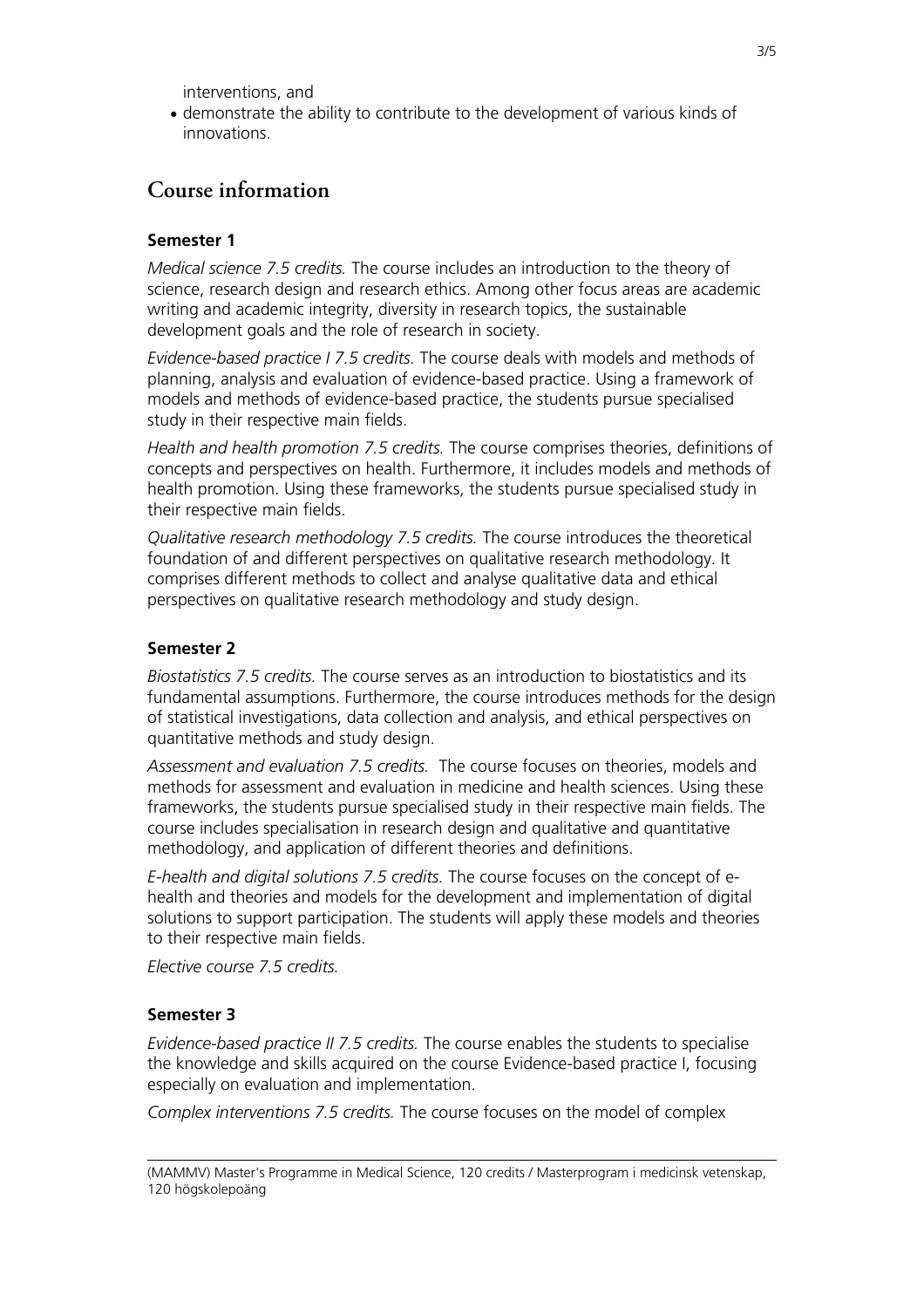interventions introduced by the British Medical Research Council. Using the framework for development and implementation of complex interventions provided by the model, the students pursue specialised study of interventions in their respective main fields. The course includes specialisation in research design and methodology, health and health promotion, assessment and evaluation.

*Leadership and innovation 7.5 credits.* The course deals with theories and models of leadership. Furthermore, the course includes definitions and processes for the development and implementation of different types of innovation.

*Independent project (degree project) 30 credits, component 1, 7.5 credits.* Component 1 of the degree project comprises drafting and assessment of the project plan.

#### **Semester 4**

*Independent project (degree project) 30 credits, component 2, 22.5 credits.* The component comprises data collection, analysis and writing of a report, and assessment of the completed degree project.

*Elective course 7.5 credits.*

#### **Independent project (degree project)**

A requirement for the award of a degree of Master (120 credits) is completion by the student of an independent project (degree project) for at least 30 credits in the main field of study.

*Additional information in appendix MAMMV-Programme-syllabus-autumn-2020.*

### **Degree**

Degree titles Degree of Master of Medical Science (120 credits) Major: Audiology Major: Nursing Major: Occupational Therapy Major: Physiotherapy Major: Radiography Major: Reproductive, Perinatal and Sexual Health Major: Speech and Language Pathology *Medicine masterexamen Huvudområde: Arbetsterapi Huvudområde: Audiologi Huvudområde: Fysioterapi Huvudområde: Logopedi Huvudområde: Omvårdnad Huvudområde: Radiografi Huvudområde: Reproduktiv, perinatal och sexuell hälsa*

Students who have completed and passed the required courses are awarded the degree of Master of Medical Science (120 credits) in the relevant main fields of study.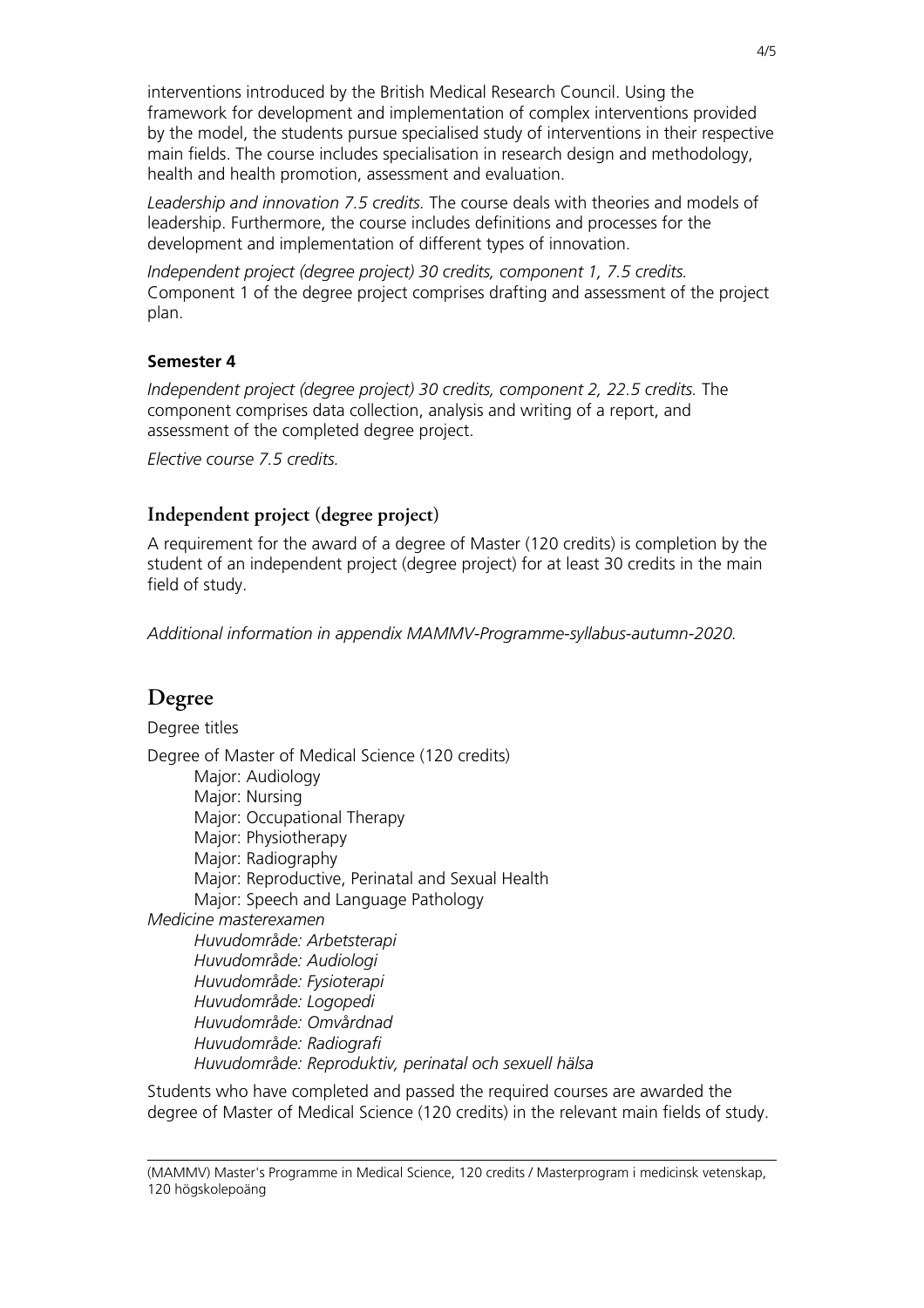The course requirements include second-cycle courses comprising at least 30 credits within the main field, an independent project (degree project) of 30 credits, and other courses of at least 60 credits.

On completion of the degree of Master (120 credits), the student must meet both the national and the local learning outcomes for the programme.

A student who has completed and passed the courses in the programme, in accordance with the outcomes stated above, corresponding to 120 credits, is awarded, on application, the degree of Master of Medical Science (120 credits) with a major in Audiology, Nursing, Occupational Therapy, Physiotherapy, Radiography, Reproductive, Perinatal and Sexual Health, or Speech and Language Pathology.

A student who has completed and passed courses in the programme corresponding to 60 credits (including at least 15 credits within the main field and an independent project (degree project) of 15 credits) is awarded, on application, the degree of Master of Medical Science (60 credits) with a major in Audiology, Nursing, Occupational Therapy, Physiotherapy, Radiography, Reproductive, Perinatal and Sexual Health, or Speech and Language Pathology.

### **Requirements and Selection method**

#### **Requirements**

To be admitted to the programme, students must meet the general entry requirements for higher education in Sweden and have a degree in Occupational Therapy, Audiology, Physiotherapy, Speech and Language Pathology, Nursing, Radiology Nursing or equivalent to a Bachelor's degree (180 credits). English proficiency, equivalent to English course 6/B from Swedish upper-secondary school is also a requirement.

#### **Selection method**

Based on a total evaluation of the applicant's academic merits including a motivation letter and a program specific application profile. In the case of equal merits the drawing of lots will be made. All merits claimed need to be verified by valid documents. Since the program is multidisciplinary it is necessary to obtain and equal distribution of students from the different main fields. In the selection the number of admitted students will be as evenly distributed as possible. An equal number of places will therefore be offered to each main field. In cases where no main field can fill their places, they will be distributed among the other main fields in relation to the number of qualified applicants from each of these fields..